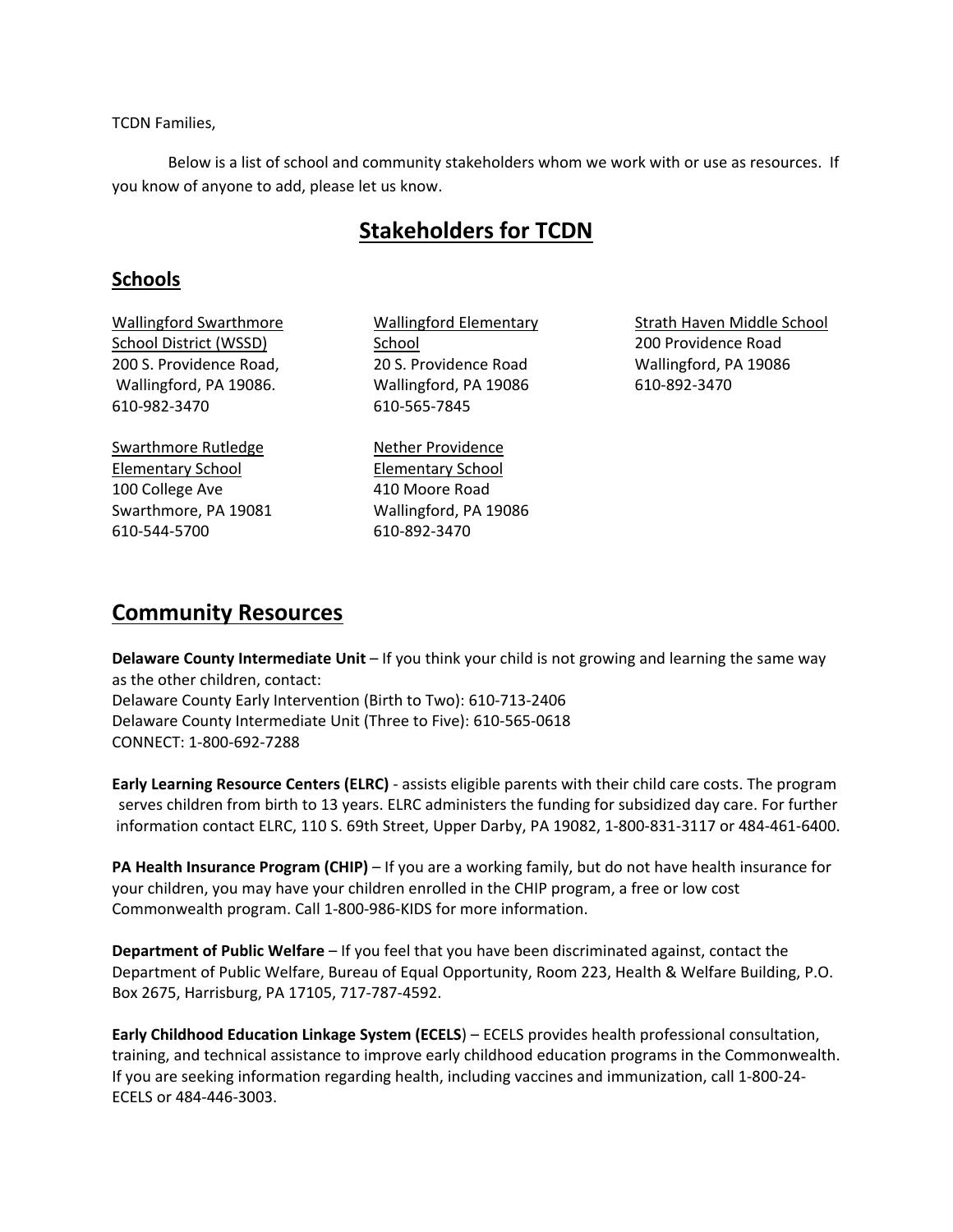**Limited English Proficiency** – It is TCDN's responsibility to ensure that all clients have meaningful and equal access to services. If you need translative or interpretive services, TCDN will contact the corresponding appropriate agency.

**Swarthmore College**  500 College Avenue Swarthmore, PA 19081 610-328-8000

**Swarthmore College Scott Horticultural Foundation**  500 College Ave Swarthmore, PA 19081 610-328-8496

**Swarthmore Fire Department**  121 Park Ave Swarthmore, PA 19081 610-544-2732

**Swarthmore Police Department**  121 Park Ave Swarthmore, PA 19081 610-543-0123

#### **Swarthmore Library**

121 Park Ave Swarthmore, PA 19081 610-543-0436

# **Pediatricians and Hospitals**

#### **The Childrens Hospital of Philadelphia**

#### **CHOP Pediatric & Adolescent Care Media**

176 S. New Middletown Rd., Suite 202 Media, PA 19063 610-284-0200

#### **CHOP Pediatric & Adolescent Care Springfield**

196 W. Sproul Road Crozer Keystone Healthplex, Suite 205 Springfield, PA 19064 610-604-0888

## **Crozer-Keystone Health System**

#### Crozer-Chester Medical

**Center** One Medical Center Boulevard Upland, PA 19013 610-447-2000 610-447-2969 TDD

## Taylor Hospital

175 East Chester Pike Ridley Park, PA 19078 610-595-6000

# Springfield Hospital

190 West Sproul Road Springfield, PA 19064 610-328-8700 610-328-8725 TDD

# **Main Line Health Systems**

**Riddle Hospital** 1068 West Baltimore Pike Media, PA 19063 484-580-1000